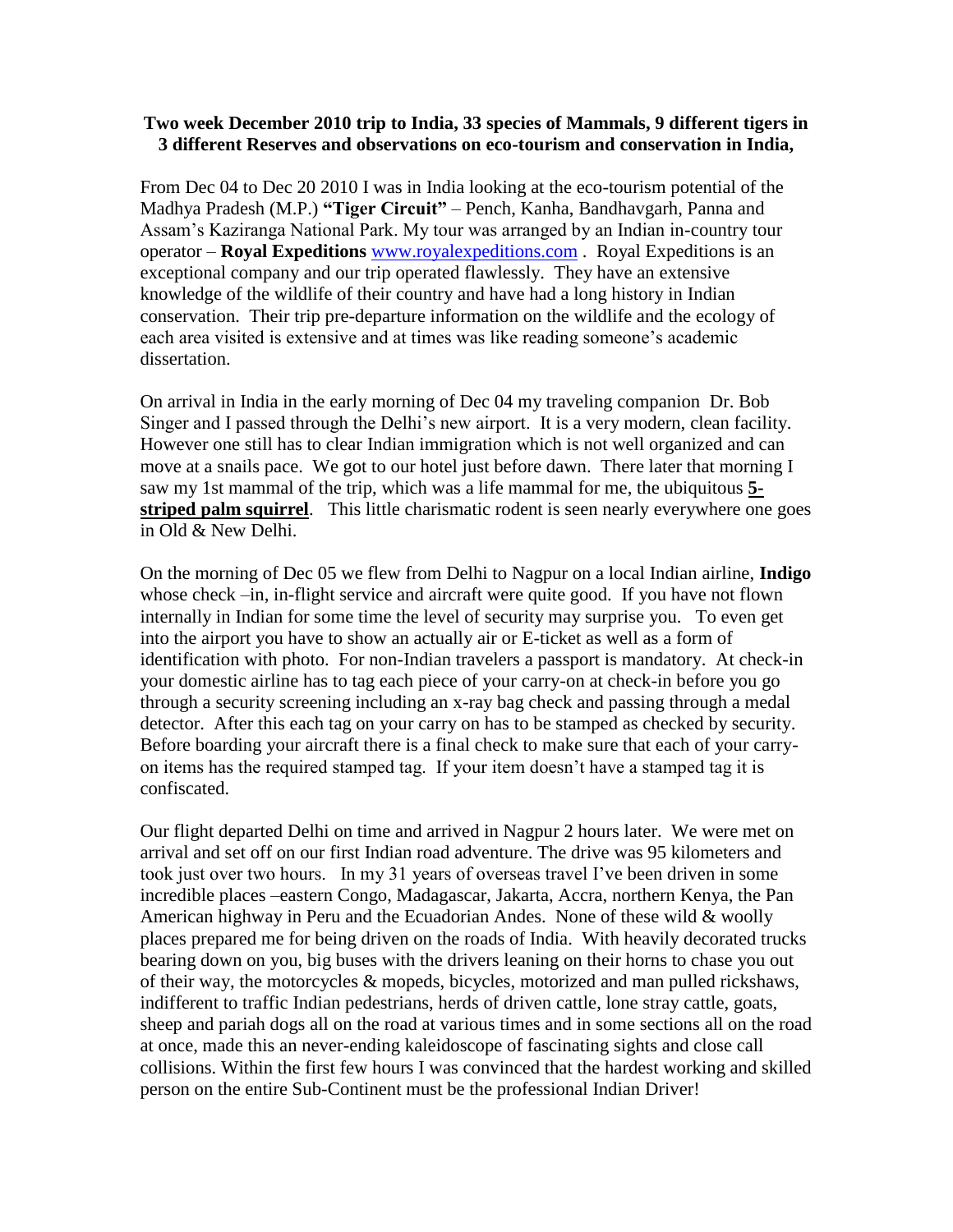Traveling on the road this day however got me two life mammals – **hanuman langur & rhesus macaque**. I saw both species on several occasions while on the roads in forested areas in Madhya Pradesh outside the reserves. I was told that the macaques in particular are often feed by passing truck drivers many of whom are Hindu devotes of the monkey god – Hanuman, which makes the rhesus the more commonly seen wild primate on the roadside.

Our first stop on the Circuit was Pench National Park. In India each State administers their own conservation areas and the level of protection and management are more determined by the State government than any National authority. The Madhya Pradesh (M.P.) Tiger Circuit is four National Parks. The southern most is Pench, followed by Kanha, Bandhavgarh, & Panna in the north. Each Reserve is a 4 to 6 hour drive from the other. Each Reserve and each entrance gate to the Reserves has a specific number of vehicles that are allowed in each day. I was told by the Indian naturalists I met that during the busiest times of the year for the Reserves - the last two weeks of December, the first two weeks of January and the month of April - pre-booking your game drives as far in advance as possible is strongly suggested. You are allowed in the Reserves for morning game drives starting at sunrise (about 6:30 AM this time of year) and one has to depart by 10:00 – Bandhavgarh, 11:00 – Pench & Panna, 11:30 AM Kanha. You can then have an afternoon drive, which starts at 3:00 PM, and you must vacate each of the Reserves by sunset (approximately 6:00 PM in December). The Reserve authorities believe that the hours between game drives gives the wildlife a respite from the motorized tourists. Having a great deal of experience in African eco-tourism this is in marked contrast to the African conservation areas I have visited. In Africa if you wish you could start at dawn and not have to leave the reserve or return to your lodge/camp until dusk. On each game drive on the Circuit a local guide must accompany you. This is now official policy in M.P. created by the State Parliament as a way for local men to get some income from the Reserves that they live adjacent to. In theory, this policy should help build local support for the Reserves. The local guides earn 200 rupees (a bit less then \$5.00 USA) per drive + tips. It was quickly obvious that the skill and language level of each of these men varied. Some were much better than others but I tipped all of them a bit and the better ones who found tigers, or who knew their species of birds well, I tipped more up to 200 rupees, doubling their normal stipend.

I stayed two nights at the Pench Jungle Camp Lodge & Tented Camp. This was a good introduction to the Circuit. The Pench Jungle Camp has a 30-acre - Eco-park nearby where one can do a night walk or day birding trips. The Eco-park is adjacent to Pench N.P. and according to my guide, naturalist Pahhir Patil, at least once per month a leopard or tiger makes a kill here. A night walk with Patil turned up **Indian flying fox** and what I am convinced by its flight pattern and white belly was a **big-eared horseshoe bat (Rhinolophus macrotis).** Temperatures in December at night range 40 to 50 degrees F. resulted in poor mammal viewing on this particular visit. However, having this much area for birding walks or night mammal spotting should make Pench Jungle Camp a preferred accommodation for the serious naturalist. Patel is willing to do night walks or drives in either the Eco-park or the local buffer zone. He knows a good spot for looking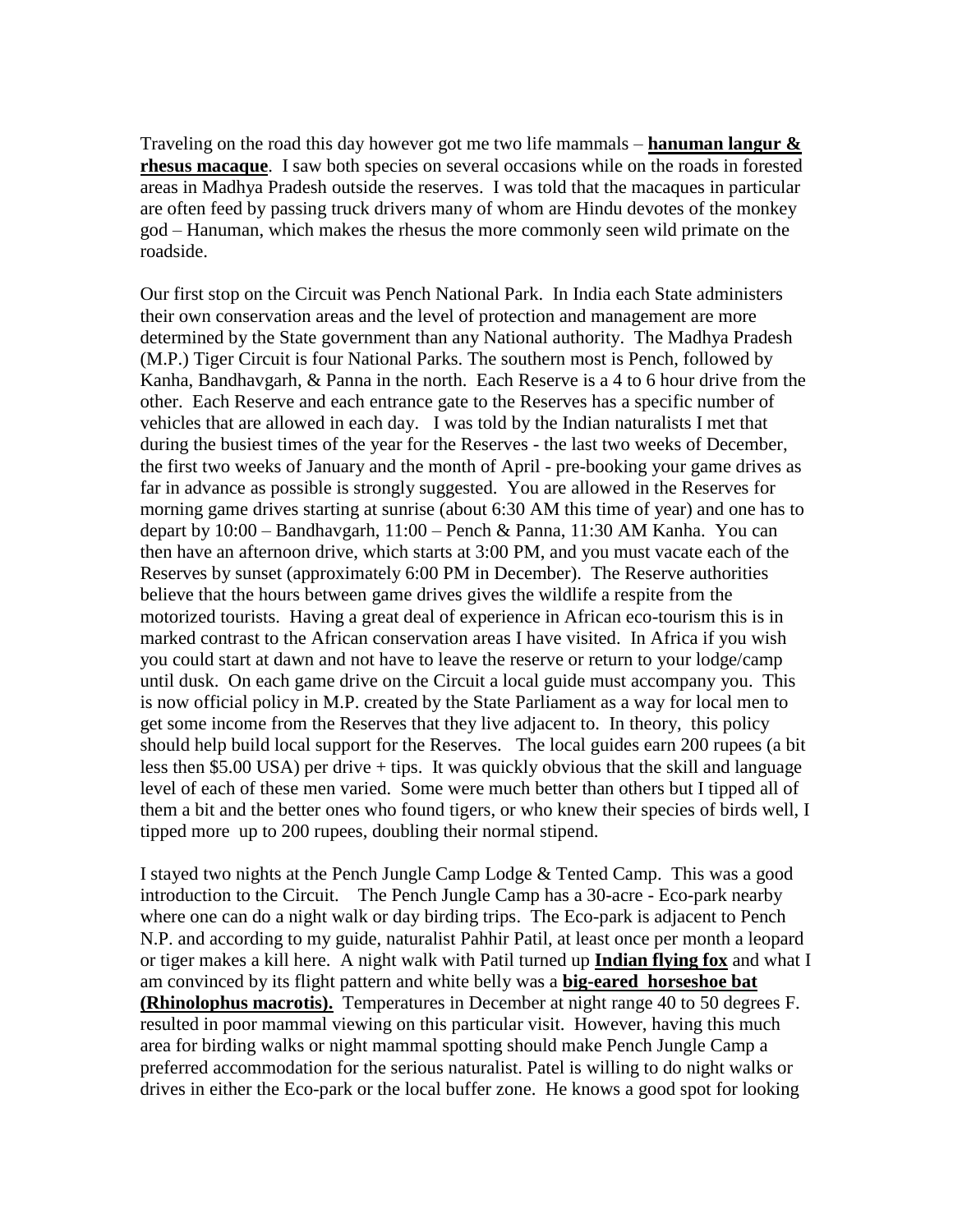for giant red flying squirrel. Having seen this species in Sumatra I declined his offer to look for them because I needed to site inspect a nearby lodge.

We had 3 game drives with Patil in Pench and although we were close to at least two of them we never saw a tiger there. However, it was here that I first experienced how the local diver/ naturalist/ forestry guides most frequently find tigers. They listen to alarm calls of the deer, langur and peafowl and stake out an area, waiting for a tiger to appear. Once you know what sounds to pay attention to, one can follow the trail of the tiger or other larger carnivore as they move through the forest. This method must work well when the vegetation is not as thick and full as it is in December or the other postmonsoon months of October, November and January. Each of the Tiger Circuit naturalists I talked with felt that the best month for tiger viewing in their reserves was February and March. It is then that the vegetation was open enough (cleared mostly by herbivore grazing/browsing) to more easily see the cats after they were located by listening to the alarm calls. They all felt that in April there were more local Indian tourists which made the reserves too crowded and getting game drive reservations more difficult. In May & June the weather is so hot that tigers tend to move around less during the limited hours the reserves are open to tourists making sightings more difficult. Looking for tigers reminded me of looking for leopards in Africa. You need to have a driver/guide/naturalist that uses good tracking skills and has knowledge of the habits of the cats, combined with some luck in getting the opportunity to see them.

Pench is primarily Sal forest, but a large reservoir occupies a good part of the Reserve, which adds to the diversity of bird life, making it a good destination for birders as well as mammalogists. Since Pench was my first Indian game viewing I got a few new life mammals there including **spotted deer (or chital)** – very common and at a very high density, **nilgai** – this antelope species reminded me very much of the African eland, **3 striped palm squirrel** – only one and **gaur** – one male who was sparing with a small tree. We also saw several **sambar deer** - a species whose alarm call I had previously heard in Sumatra and a few **golden jackals** – a species I had first seen in Tanzania years before, as well as hanuman langurs & rhesus macaques. Between the langur & macaque, the langur was the primate species most frequently seen inside Pench and the other Reserves on the Tiger Circuit as well.

Pench may have as many as 50 adult tigers. Patil and the other naturalists I spoke with at Pench thought that the tiger population is doing well in Pench and is increasing. One naturalist I spoke to in Kanha was not so sure about this since he speculated that the large spotted deer population was perhaps an indicator of a low tiger population. In any case one section of the tourist area of the Reserves that we were assigned was recently closed because a female tiger had recently given birth to 4 cubs. Other large carnivores seen with some frequency in Pench include leopard, sloth bear and Asian wild dog or dhole.

Dholes are seen with some regularity here. A pair was seen a week before our arrival. The Tiger Circuit naturalists I talked with have noticed a pattern with dhole sightings in their respective reserves. According to their observations dhole numbers seem to be cyclic. Pairs or trios are seen infrequently at first. Then the number of animals per pack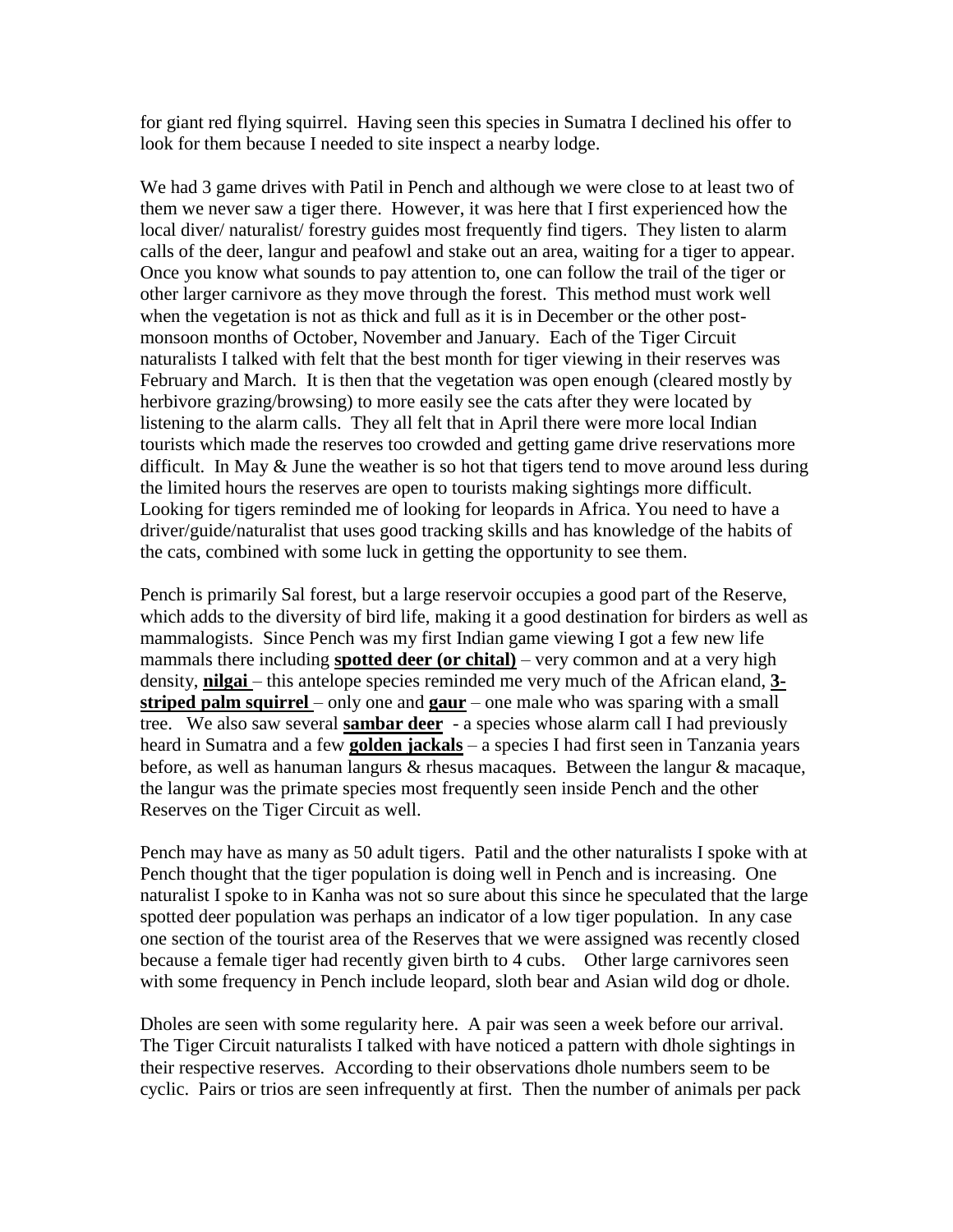increases up to a dozen or more for a few years and then the species disappears usually after a heavy monsoon season until it comes back with a pair or trio restarting this population boom and bust cycle again. The naturalists suspect that canine distemper causes these population crashes. With the amount of feral dogs I observed on this visit to India I am not surprised that distemper or even perhaps rabies can spread quickly into a wild population of canids. A similar domestic canine to wild canid diseases transfer is believed to be the cause of the local extinction of African wild dogs in the Masai Mara in Kenya in the late 80's early 1990s. The tiger is certainly the main conservation mission of the M.P. Reserves, however, there is also reason for concern about the State's dhole population.

In the morning of December 07, after our last Pench game drive we departed by road to Kanha Reserve 200 kilometers to the north. Another Indian road adventure of  $5 + hours$ got us to the Kanha area. Our lodge for the next two nights – the Kanha Earth Lodge had recently been opened and due to local government regulations, permission for direction signs had not been granted so our driver had some difficulty finding it. Kanha Earth Lodge is located in the buffer zone west of the Reserve and is part of the Indian Jungle Lodge Company - Pug Dundee Safaris. Pug Dundee has lodges in Panna, Bandhavgarh and Earth Lodge is their newest most modern looking facility. It reminded me very much of some of the African game lodges that I have seen. Each Pug Dundee Lodge has its own team of naturalists. Those I met were very good and I learned a lot about Indian wildlife and the management of the Tiger Circuit Reserves from them. Pug Dundee also purchases or leases land around its lodges, which become small private reserves. On my first afternoon at Earth Lodge I saw a small carnivore from the porch of my room, which moved away before I could get a good look at it through my binoculars. From how it moved and its coloration, a **jungle cat** was my best guess. Although the Lodge is a half hour from the Reserve entrance gate the drive is interesting and in the early morning hours it becomes a predawn game drive. I was told that during the warmer months wildlife is often spotted en-route, especially reptiles, and once a tiger was seen.

The most experienced naturalist at Earth Lodge was an enthusiastic young Indian – Harsh. Through Harsh I was the first Lodge guest to do a night drive out of the Lodge into Kanha's buffer zone. I did two drives, each lasting up to 2 hours. The route passed through open community land, fields and rice paddies and ended up on a river that borders the Park. It was cold at night so animal sightings were limited although I saw jackals, spotted and sambar deer, one **little Indian field mouse (Mus booduga**) and on both nights a wild canid that moved and looked like an **Indian fox (Vulpes bengalensis).**

We had three game drives within Kanha, 2 mornings and 1 afternoon. Before you enter the Reserve you can see a small colony of Indian flying fox in a huge tree in the village of Khatia. Kanha is the largest Reserve in the Circuit and is a mix of Sal forest interspaced with grasslands meadows. The meadow most central and frequently visited by tourists is Kanha Meadow where Dr. George Schaller did his study of Indian predator/prey relationships summarized in The Deer and The Tiger published in 1967. The park also has highland forest with thick stands of bamboo that reach up to a high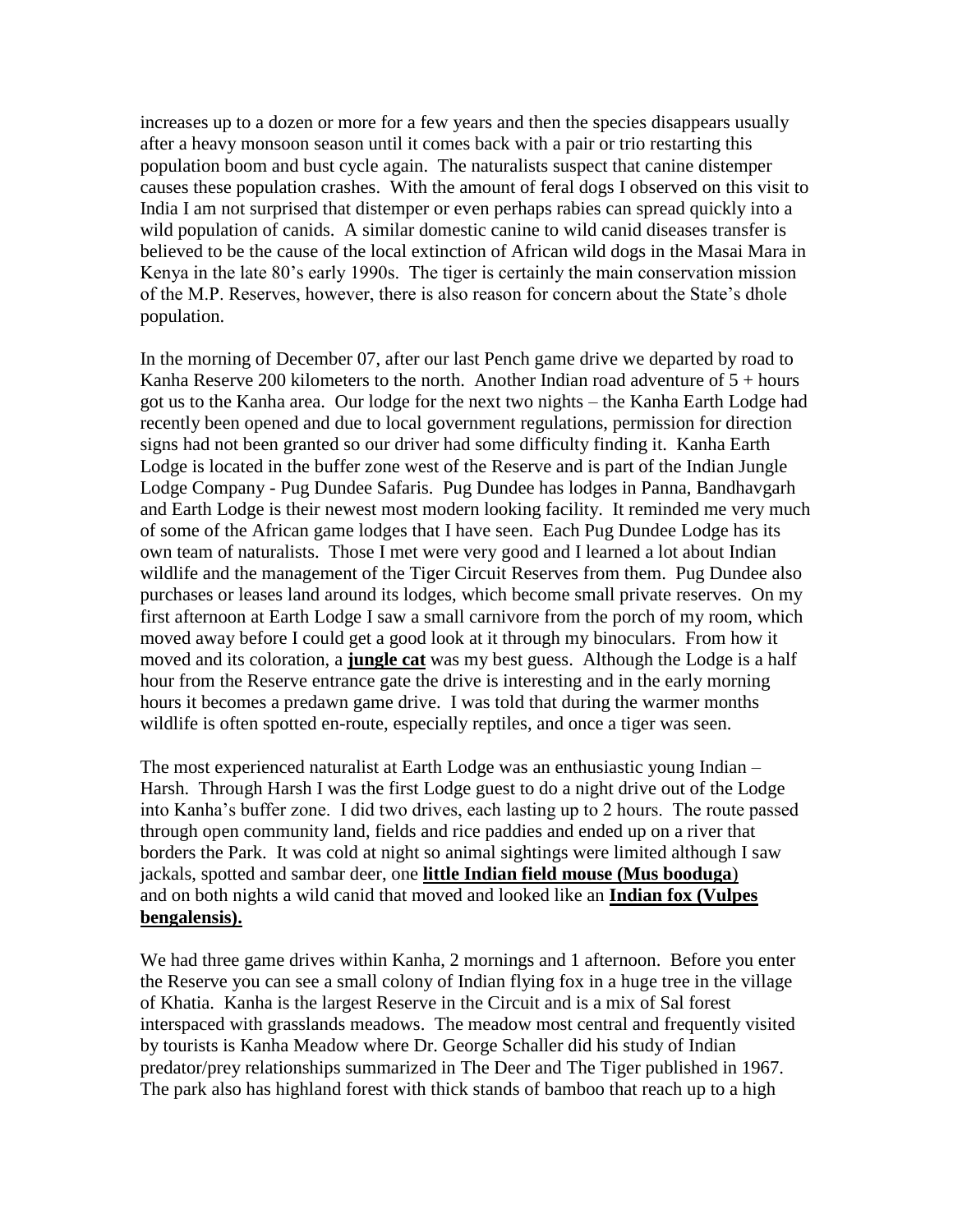plateau that is 2,900 feet in elevation. We did one drive here to look for the 4-horned antelope or chowsingha, which we did not find, but saw instead a small group of **ruddy mongoose (Herpestes smithii)** a life mammal and an **Indian muntjac** or barking deer, .(a species I had previously seen in Sumatra) and our first **wild boar**. In the lower elevations spotted deer were common as were langur. Jackals were frequently seen, as well. Also seen were sambar and 4 gaur. We also saw swamp deer or barasingha on every game drive. These are the hard ground **swamp deer (Cervus duvauceli branderi**) and were a new mammal for my life list. During the 1970's the population of these dropped to only 60 individuals. A concentrated breeding program using a core population protected by a predator proof fence, is one of India's best conservation success stories. As of June 2006 the estimated population is over 1,200 individuals and the subspecies is believed to be extinct in the rest of the country.

Kanha is also where I saw my first **tiger**, a lifetime goal for this mammalogist and ex big cat zookeeper. It was on our 2nd drive in Kanha (our  $5<sup>th</sup>$  overall). We were just heading back after an uneventful afternoon of wildlife viewing when on a narrow forest road ahead was a row of nearly a dozen stopped vehicles. The word filtered down to us that two tigers (male & female) had been seen on the road before moving off into the forest. Our forest guide quickly showed that he knew what he was doing by directing our driver into a position that allowed a short but very clear look at a large male tiger. It was just a glimpse but produced an incredible rush of excitement in everyone who saw it. These were the only two tigers seen in this section of the Reserve that day. A June 2006 survey in Kanha reported 133 tigers within the Reserve. Some local naturalists believe that the population now may be as low as 40 adult individuals. They point to several trends, fewer tiger being seen recently and more sightings of leopards and jackals. Tigers that leave the Reserve are sometimes poisoned due to predation on cattle. Our naturalist also believed Kanha is not as well watered a Reserve in comparison to Bandhavgarh. The limited number of water sources could increase tiger to tiger aggression with resultant fatalities during the dry hot months of May  $\&$  June. The best place to see tigers in the Reserve appears to be Kanha Meadows. A tigress with 3 cubs was observed there on our last drive in the park. Upon my return I reread "The Deer and The Tiger and found that Schaller also recorded a female with 3 cubs here over 40 years ago. In retrospect an indication of the presence of tigers were the several species of vultures and scavenging species of eagles that we saw around the meadow as well as numerous jackals.

It was then on to the  $3<sup>rd</sup>$  Reserve on the Circuit – Bandhavgarh. The drive is 250 kms and for us took 6 hours. Due to our late departure from Earth Lodge we arrived at our accommodation – Kings Lodge after dark. Although we arrived safely I would highly recommend not driving at night on Indian roads. Kings Lodge is located near the Reserve's northern boundary and the Tala entrance gate and is located within the Reserve's buffer zone. It is a comfortable Lodge with good accommodations and common areas. Our naturalist here was Karan Rana, an ex-pat Nepalese who previously worked in Chitwan Nepal's Tiger Tops Lodge. He had a wealth of knowledge about the wildlife of both India and his native country. From the other Pug Dundee naturalist I discovered that Karan had trained them all. Pug Dundee also has a nearby lodge adjacent to the Reserve boundary – Tree House Hideaway. Tree House is located right along the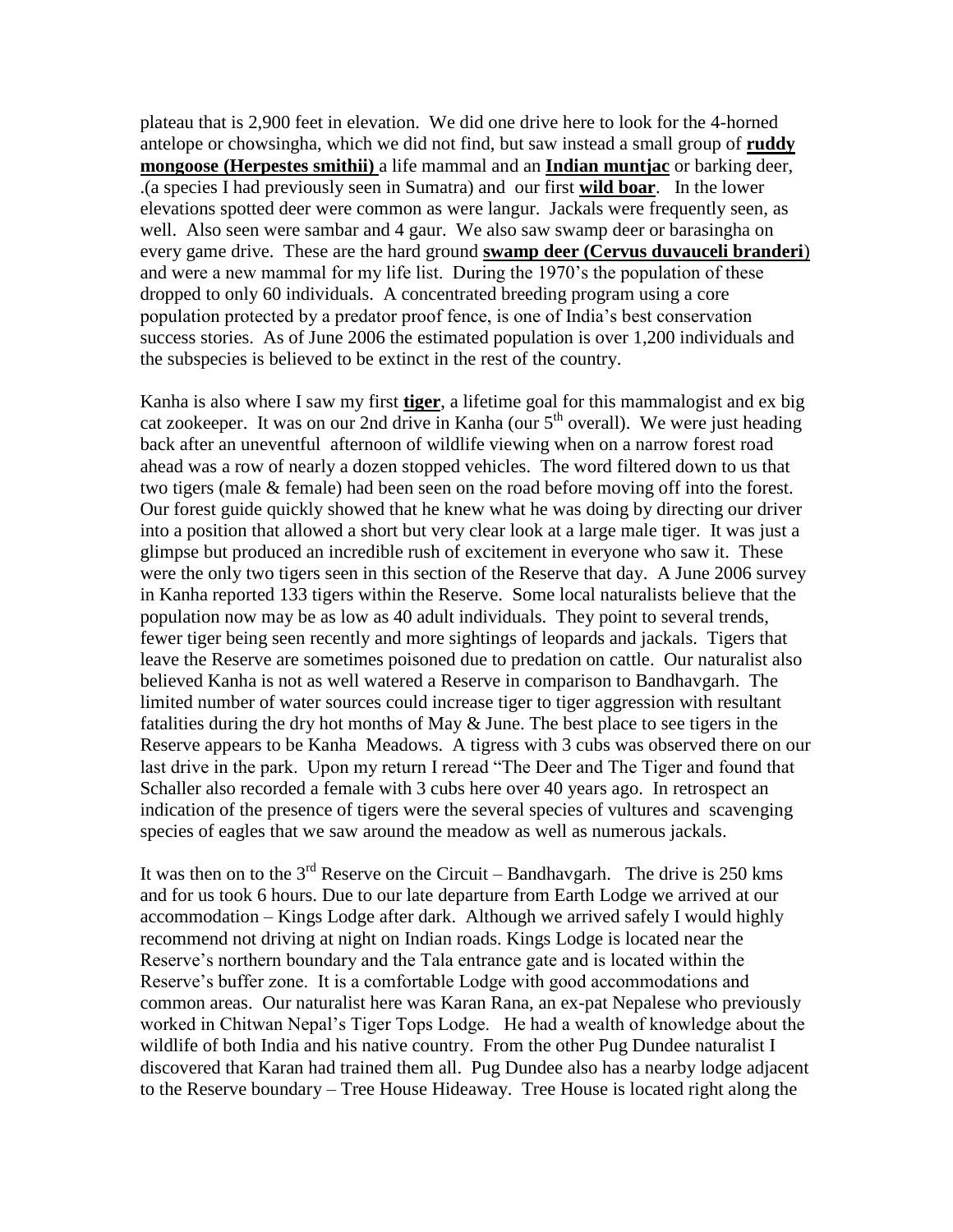Reserve boundary. It is surrounded by a private reserve that has good bird and mammals sightings although the possible presence of Euro-Asian wild boar means that you need to be escorted by a lodge guard during dusk to dawn hours. The Tree House also has a waterhole with a viewing hide I was told that the waterhole has very good game viewing, particularly during the dry season, especially for leopards that frequently jump the Reserve boundary fence to drink or hunt at the Tree House waterhole. Occasionally from either Lodge wildlife, even wild species of cats both big  $\&$  small, are seen while driving to the entrance gate in the predawn hours. On the morning of our last drive we saw an **Indian hare (Lepus nigricollis)** another life mammal for me.

In Bandhavgarh the vegetation in the lower elevations is primarily Sal forest that flank long narrow grasslands. These grasslands make this Reserve the definitive place on the planet to see a tiger in the wild. We saw 7 different individuals. Bandhavgarh is not only for tigers. We saw numerous wild boar, as well as good numbers of spotted deer, sambar, langurs, macaques, a few jackals and a pair of ruddy mongoose. In a small human built cave easily accessed from one of the Reserves roads, was a colony of big-eared horseshoe bats. Karan told us that elephant-back safaris are no longer conducted in Bandhavgarh because it is now believed to be stressful for the tigers. However, on our second morning in the Reserve a group of Indians, heavily escorted by Reserve staff and police, were assisted with getting on several elephants to get closer to a tigress with 3 nearly adult sized cups. Obviously, for tiger viewing on the Circuit "rank has its privileges".

Our best look and only photos of tigers were of a tigress with 3 cubs of 17 months - 2 males and 1 female. This occurred on our  $2<sup>nd</sup>$  drive in Bandhavgarh (our  $8<sup>th</sup>$  on this trip). Again there was a line of nearly a dozen vehicles waiting for this quad of tigers to appear. Karen who was driving and our accompanying forest guide passed by this row of vehicle twice as they looked for different tigers. However, they made sure we got back to the location at the time they expected the cats to move and they got the timing exactly right. All 4 started moving across one of the grassland areas and as we jockeyed for position we got some incredible looks at them. That experience, in my opinion, sums up tiger viewing in all of the reserves of the Circuit. After you see the first tiger the "edge" is off! You can take your time to avoid crowded roads and look for your own tigers. If you can't find tigers on your own you then go back to the location of the last tiger sighting. In Bandhavgarh we saw tigers on every drive except for our last. And even then, on our last morning drive on the way out of the Reserve we came across a National Geographic film crew led by wildlife photographer Steve Winters. Steve and I had an on site conversation based on Asian wildlife areas we had both visited and wildlife scientist that he knew and I had met. He then showed us on his camera a photo of what we had just missed 20 minutes before, a male and female tiger mating along side the road. An occurrence like this shows that in spite of the tourist traffic in Bandhavgarh the great cats are relaxed enough to engage in one of their most potentially stressful and intimate behaviors. As I chatted away with Steve we all heard a loud roar, which this ex zookeeper quickly recognized as a post copulation tiger growl just out of sight. Steve suggested that we stay here another <sup>1</sup>/<sub>2</sub> hour or so and the tigers would again be on the road. Since we had seen the female of the pair the afternoon before, the male would have been my 8th tiger for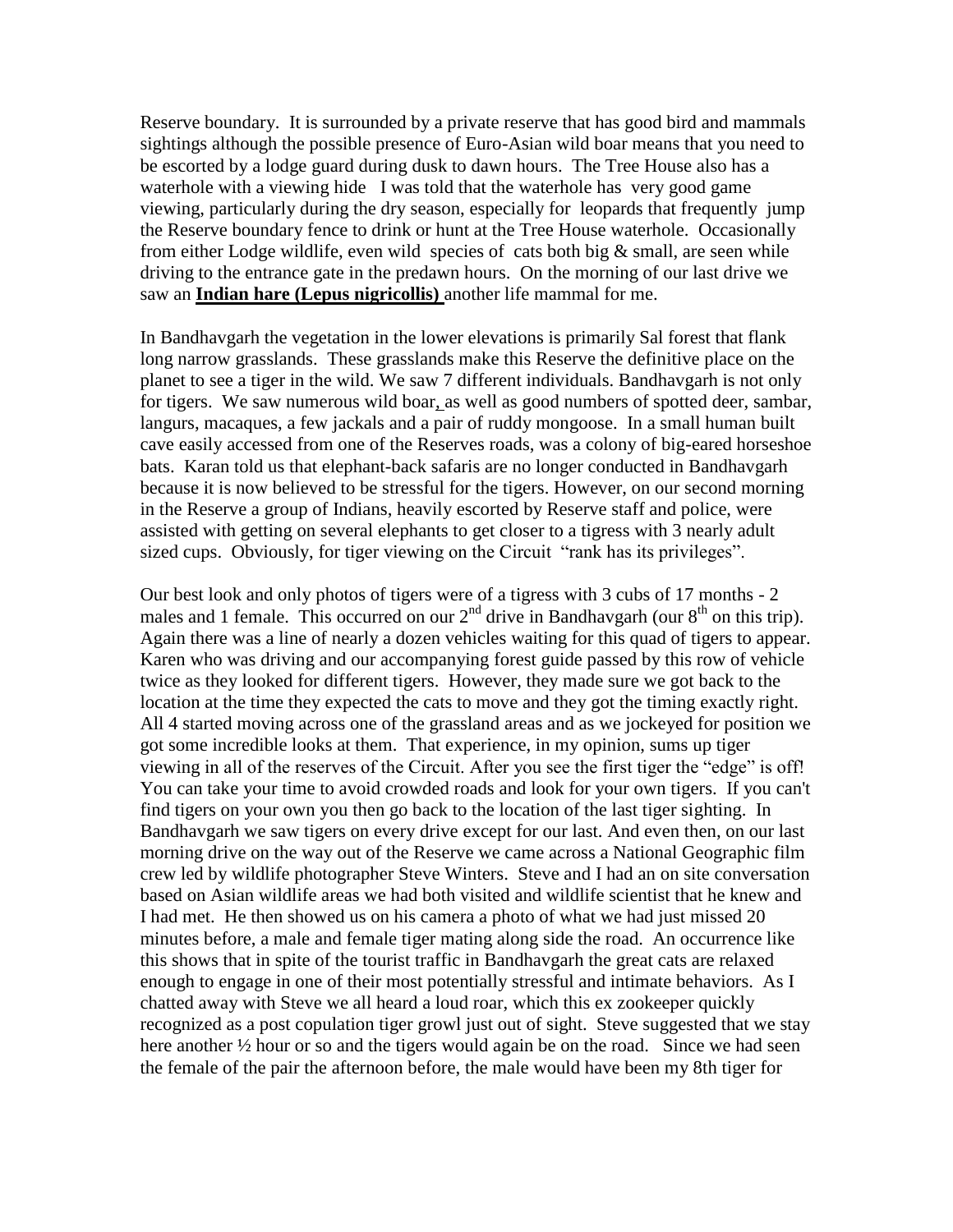Bandhavgarh and my  $9<sup>th</sup>$  at this point on our trip. However, we needed to drive on to the next Reserve on the circuit – Panna.

The drive to Panna was 195 kms and took 4 hours. On the mountain passes we saw macaques and large patches of forest. In some lowland areas we saw signs warning of the potential of wildlife in the road, similar to deer crossing signs in the States or the ubiquitous leaping kudu signs of Southern Africa. From Nagpur to here this was the first region that appeared to me to have the potential for good numbers of wildlife outside the formal Reserve system.

Panna once had some of the most easily observed tigers on the M.P. Tiger Circuit. By 2006 (a detailed study is presented in Oryx [FFPS] July 2010 Volume 44 # 3 pages – 383 – 389) uncontrolled poaching had eliminated all but one male tiger. This male left for parts unknown, leaving Panna an official Tiger Reserve with no tigers at all! The Madhya Pradesh has since re-introduced a male tiger from Pench and two females – one each from Kanha and Bandhavgarh. The Bandhavgarh female has since given birth to 4 cubs, 2 of which still survive. Of the 4 Reserves on the Circuit, Panna is the second largest and is perhaps the most diverse ecologically. Extensive plateaus characterize the terrain of the Reserve along with gorges, with patches of forest and some open grassland areas with species of acacia. The latter were, to me, reminiscent of an African savanna. In addition the Ken River flows 55 kms through the Reserve south to north. The Ken has a healthy population of marsh mugger crocodiles (we saw several large ones), turtles and aquatic birds. In Panna you can do game drives, elephant safaris and boat rides on the Ken River. Among the species of animals we saw within the main reserve were **Indian gazelle - chinkara** (another life mammal), nilgai, sambar spotted deer, wild boar and langur. We also got strong indicators of a near-bye tiger kill. Also seen was a diverse collection of vultures roasting in trees along the road – slender billed and redheaded vultures and Eur-Asian and Himalayan griffons as well as the tracks of a striped hyena. A final confirmation was meeting a team of Reserve tiger biologist who related that all of the above that we saw confirmed that the radio collared Pench male had killed a samba. If we had more time we would have most likely seen him.

For a serious mammalogist, the Ken River Lodge also offers the only Night Safari in India. Dr. Singer and I were the only participants on the evening of December 12. The program starts at the Lodge, which you need to reach by 4:00 PM. You can store excess luggage here, freshen-up and then met and transferred to a remote camp located within the Reserves buffer zone. Remote is a relative term since you do travel through some local settlements, fields and past a few Hindu temples. Again, I mention that mid-December is not the best month for animal viewing in Central India. With Pugmark Dundee naturalist Trigun Vir Singh Pathania, however we saw a lot. Trigun is an excellent birder, serious about his observations, working hard to get each one correct, and is a good overall naturalist as well. We saw 3-striped squirrel, Indian hare, Indian flying fox, and numerous nilgai, spotted deer, a few Indian gazelles, one **common palm civet** and two rodents. I missed seeing what I think from the description was a **soft-furred field rat (Millardia meltada**). I did, however, see a large rodent with a clearly distinct white under tail that I believe was a **white-tailed wood rat (Cremnomys blanfordi**).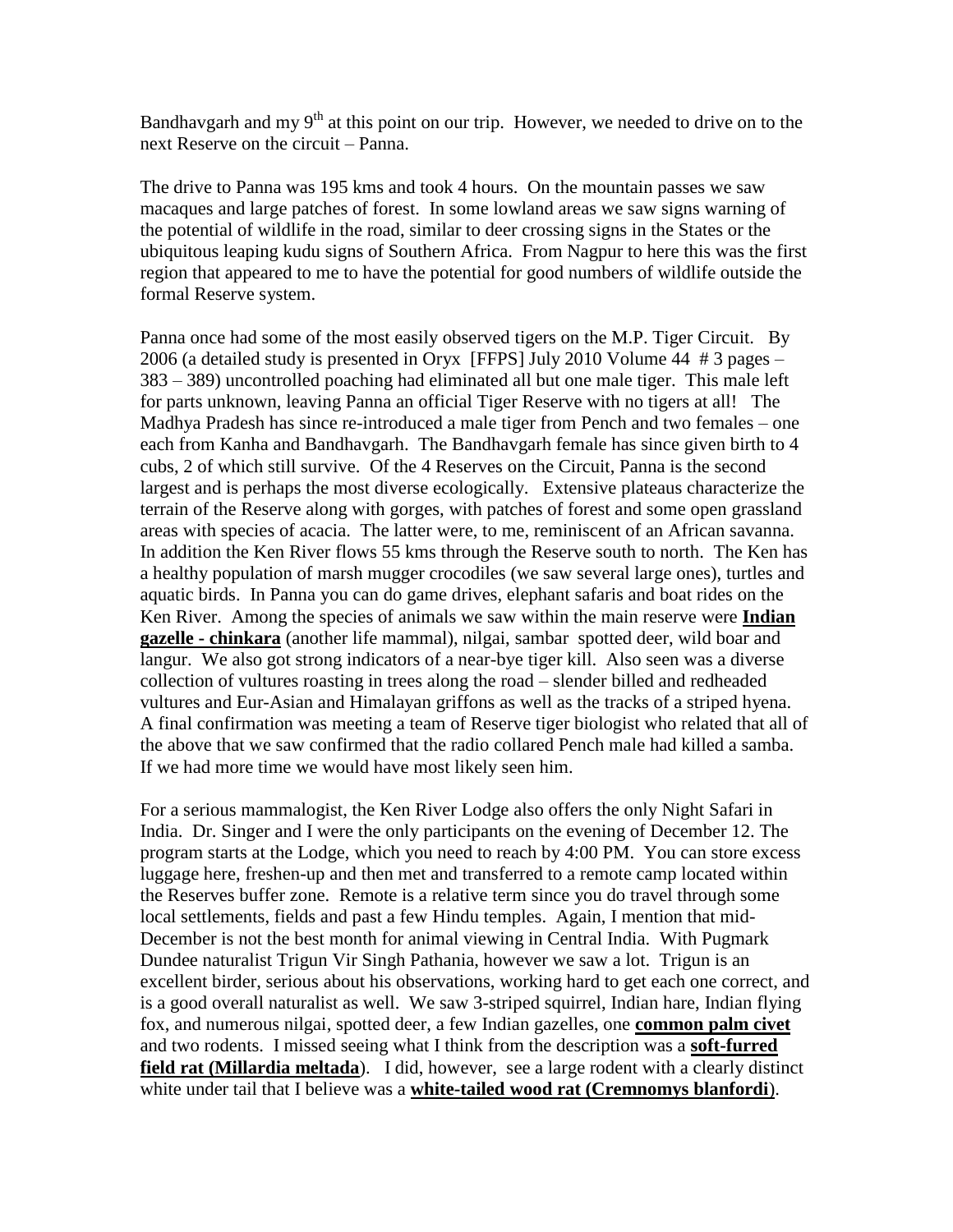Perhaps not an ideal evening, by African standards, although the wood rat is a potential life mammal. However, in the months of February and March, Trigun told me that on a 2-night stay sighting a sloth bear can almost be guaranteed. The bears are attracted to a type of berry that becomes ripe during those months. Rusty, jungle and leopard cats and striped hyena are also frequently seen on the night drives The camp itself is very basic but if you are into serous mammal viewing and birding you need to include it on your itinerary. While there I had a long conversation with Mr. Vini Singh, the founder of Pug-Dundee Safaris, about Indian conservation, the loss of tigers in Panna and their reintroduction and Pug-Dundee Safari's philosophy on community conservation. In what may be one of the most surreal aspects of my India trip, Mr. Singh pointed out that as we talked theoretical conservation, all around us we could hear the noise (firecrackers  $\&$ banging pots) that local farmers were making to chase wild boars and nilgais (both potential tiger prey) out of fields next to our camp. They do this to save their crops from being eaten, crops on which they and their family's livelihood depends.

In my opinion Panna has the best potential for eco-tourism on the Tiger Circuit. The Reserve is 25 kms from Khajuraha International Airport, which makes access from Delhi easy and cost effective. The Khajuraha Temples are also a well-known International tourist destination, which means a good tourist infrastructure already exists. If the number of tigers can be increased to pre-poaching levels, Panna would be one of those rare places where one could fly into an international airport and have a reasonable chance of seeing a large wild cat in its native habitat within the same day. Kenya's Nairobi National Park is the only other location in which I am aware of (seeing lions here is about a 50 % in my experience) that this is still possible. From Khajuraha one can be driven (as Dr. Singer and I were) to Jhansi Railway Station (175 kms 3 to 4 hours away) to board an express train to Agra. From there you will see the Taj Mahal, the iconic symbol of India, the very next morning.

My last three nights in India were supposed to be spent in Assam near Kaziranga National Park. Icy conditions at London's Heathrow Airport kept me another night in India but that's not pertinent to this report. As Dr. Singer headed back down to Jaipur for some additional Indian cultural experiences, I continued on to Eastern India. I was joined by the Managing Director of Royal Expeditions - Vishal Singh. Having grown up on a tea plantation nearby Kaziranga, Mr. Singh was a wealth of information about the Reserve and its ecology, along with the conservation and political history of Assam, and a good traveling companion as well. On local Indian carriers we flew first to Calcutta, then to Jorhat. I have a traveler's tip for those planning to visit Assam. If you are flying east ask for seats on the left side of the plane, flying back west, ask for seats on the right side. You will fly along the Himalayan Range and on clear weather days perhaps see Mount Everest. The flights from the west arrive in Assam too late to do any meaningful wildlife observations, but we drove close by a large Indian flying fox en-route to our Lodge. Our first night was at Wild Grass Lodge. This was at one time the only decent accommodation option for nature-oriented tourist in the Kaziranga area. It is located within a very well settled area, which was a surprise for me. It is showing its age but as Royal Expeditions states in its description of Wild Grass, it has eccentric charm. The slow service is evidently typical of Assam but the dancing performance of local villagers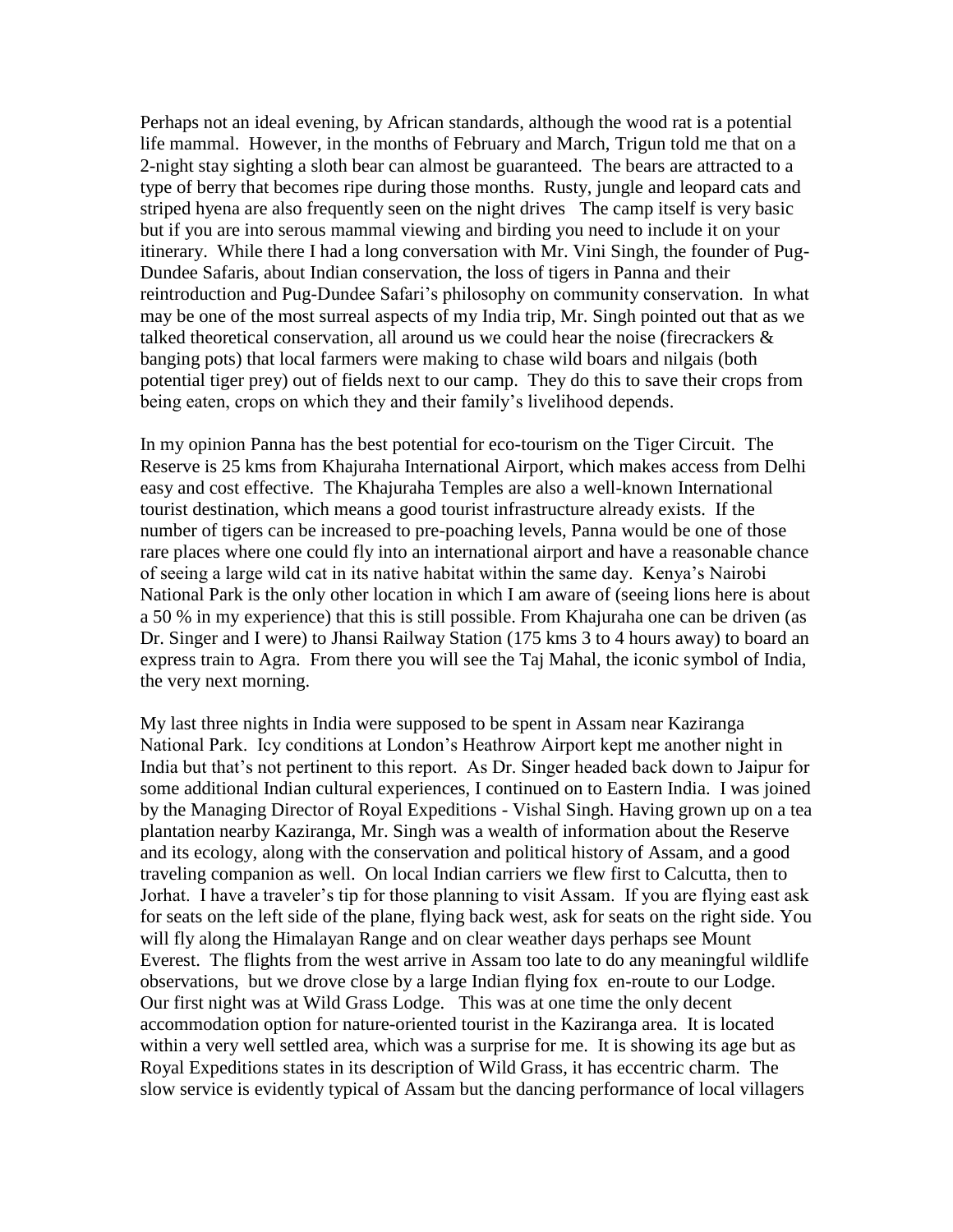more then made up for this. The Lodge assigned a local naturist – Jutin who was the best that I had in Assam..

Our first drive was in the central Kaziranga. Vishal and I went on a one-hour elephantbacked safari in which I saw four life mammals – **Asian one-horned rhino**, **Asian elephant, hog deer** and **wild buffalo**. We also saw large herds of wet ground swamp deer, a few wild boars and a troop of rhesus macaques. The adult female rhesus found in Assam has very distinct red-colored rear-quarters which is very striking and different from the same species that I saw in M.P. Based on my experience in Kaziranga your best chance of getting close to the Reserve's wildlife is by elephant back versus than by vehicle. We were then met and transferred to the Diphlu Lodge near to the western section of Kaziranga. The lodge is located just across the Diphlu River from the Reserve. Wildlife is often seen just across the River. Surrounded by a fringe of natural vegetation the Lodge grounds would be a great place for night mammal viewing except for the fact that wild buffalo and rhino often cross the River onto the Lodge grounds at night. After dark you are escorted by lodge security to your room to avoid these potentially dangerous visitors. Diphlu Lodge accommodations are excellent, very similar to a 5 star South African lodge. The food and service is exceptional as well. The naturalists here are enthusiastic but still a bit inexperienced compared to the others I had met in India. Vishal and I did an afternoon drive with a Diphlu naturalist to the western sector of Kaziranga along with Jan Knaapen, Executive Director of Diphlu River Lodge and Jungle Travels India. The only new life mammal (for me) we saw here were two groups of **smooth-coated otters**. However the sheer numbers of wildlife – swamp deer, hog deer , wild buffalo and rhino were stunning. In one open expanse we saw 37 individual rhinos. The biomass of large mammals alone must equal some of the more prolific African reserves. From Kaziranga one can imagine what at one time all of the Sub-Continents major river systems – not only the Brahamputtra as this small segment shows but also the Ganges and the Indus must have once been like. Great wildlife areas with immense concentrations of herbivores creating a large prey base for the water tolerant tiger. The bird life is also extraordinary and any serious birder planning to visit India needs to include Kaziranga on their itinerary.

It was also here that I saw my  $9<sup>th</sup>$  tiger of the trip. She was nearby a water buffalo kill and we had a brief glimpse at a distance. This is evidently how most tourists to Kaziranga sees a tiger. Vishal believes that the visitors most likely to see a tiger here are birders looking out from the various observation towers scattered around the Reserve. He feels that the tigers in Kaziranga are so use to human contact and potential harassment, they are shyer and more elusive then elsewhere in India. In any case Kaziranga is reported to have the largest, best-protected and growing population of tigers in India. Vishal has his own theory that these are tigers that have learned to be as invisible or cryptic around people and they therefore survive. There are known population of leopards in Africa that have survived in heavily populated areas using similar strategies.

The next morning we drove to the Hoolock Gibbon Sanctuary located east of the Reserve. The Sanctuary is the only area in India that protects 6 species of primates. Here again, it was a cold wet morning and animal activity was low. However I was shown a